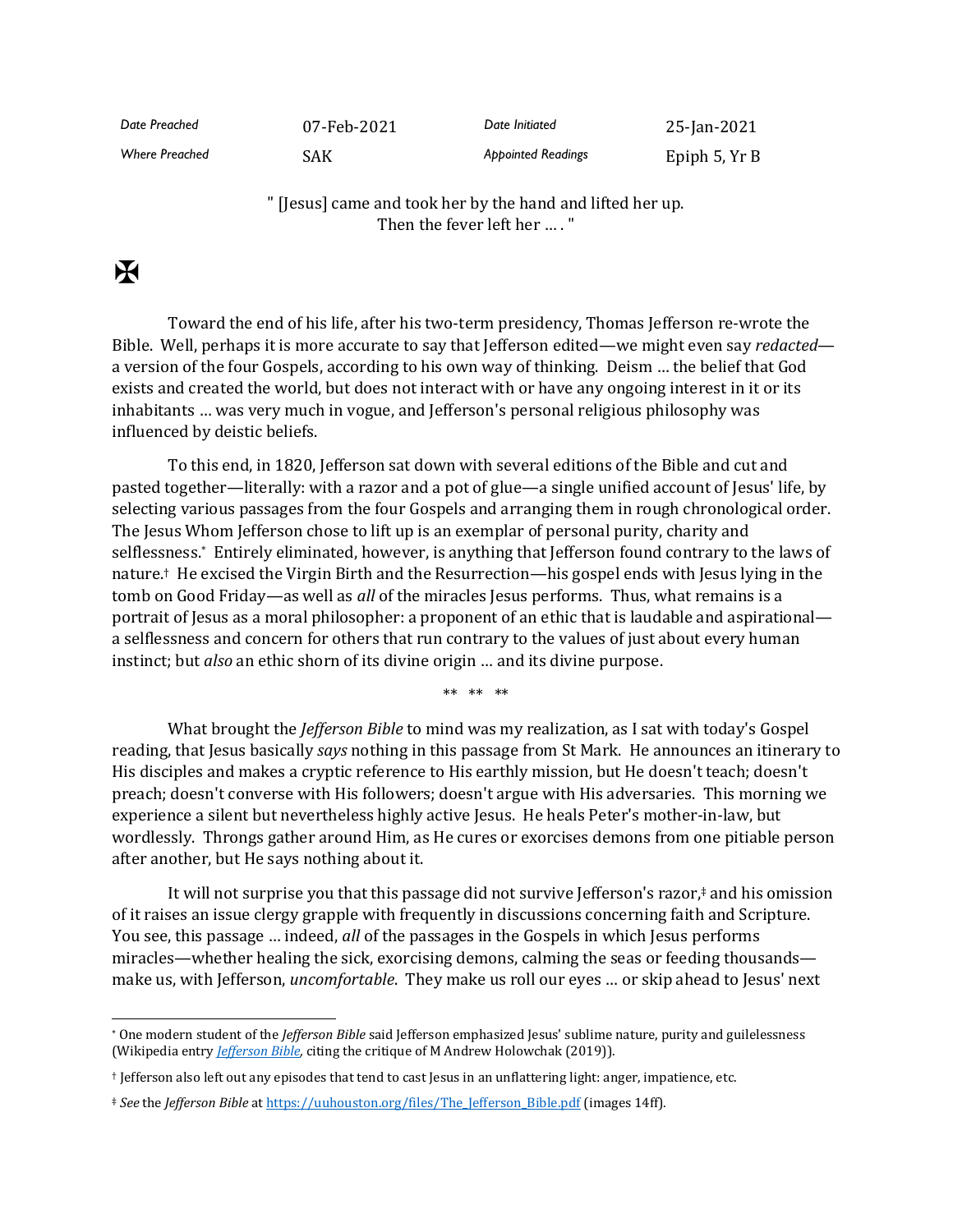pithy saying … or marvel at the gullibility or ignorance of an age that could have believed any of these things actually happened. And so, people ask: Must we believe in Jesus' miracles in order to be Christians?

The pastorally correct answer is, of course, no, we don't. Jesus has still forgiven and saved us … and loves us no less … if there are elements of Scripture … or of doctrine or liturgy, for that matter … that are not consonant with our personal conception of creation and its Creator. Faith is, after all, genuine, personal belief … and not some acid test of orthodoxy.

But at the same time, I have to tell you … and as your priest, I very much *want* to tell you: I *do* believe in the miracles Jesus works throughout the Gospels.<sup>§</sup> And for three reasons:

- First, Jesus' miracles *convince* us. I believe the Gospel miracles are part-and-parcel of God's decision to reveal Godself to us, in order to redeem us. Like us, the ancients did not lack for philosophers, gurus and charlatans who claimed to hold the answer to the mysteries of life. The miracles Jesus performs, however, reveal His *divine* provenance— His being fully God while also being fully human, in our creedal language—in a way that is intended to inspire and support our faith in Him *as God Incarnate* … and not as just as someone who gives good life-advice.
- Second, Jesus' miracles *comfort* us. They manifest—telegraph, really—God's imminence: the presence of God right here with us. A Jeffersonian deistic God has no concern for human sickness or grief or hunger. In this view of God, God endowed us with intelligence and reason to either overcome or endure those things *on our own.* But my—which is to say, the Church's—*the*istic God is a personal God, both willingly and inextricably linked … *right along with us* … to the weals and woes of this world. Jesus' numerous reversals of disease, affliction, hunger and death are intended to assure us that our day-to-day confrontations with these obstacles are valid—indeed *core*—parts

<sup>§</sup> The preaching of this sermon is not the right forum in which to go into this, but I'll note here the following amplification: While I do believe that the miracles of Jesus, as recorded in the Gospels, are literally true—they really happened, in history, as the evangelists recorded them—believing this does *not* equate to being a biblical literalist, which I am not. The miracles performed by the Second Person of Trinity, as embodied in Jesus, are, as I preach today, an essential aspect of God's plan of revelation to and, ultimately, salvation of humanity.

Other 'super-natural' (*i.e.,* beyond explanation through resort to the laws of nature as we comprehend them today) events that occur in the Bible may or may not be instances of God's direct action. I personally believe God really did appear to, intervene for and lead Moses and the Israelites in their liberation from Egypt and journey to the Promised Land; likewise, God's appearance to and communication with the prophets of the Old Testament. On the other hand, I believe some events in the Old Testament—particularly those in the primeval history (*i.e.,* what takes place before the story of Abraham), such as the two accounts of creation in Genesis 1 and 2, the tower of Babel and the Great Flood—are metaphorical and theological explanations of questions (how did we come to exist? speak different languages? look different?) that puzzled ancient believers. They are probably not historically true and thus cannot be—and *were not intended to be*—taken literally. Nevertheless, they are (i) thoughtful, insightful accounts of God developed by our ancestors-in-faith that (ii) are deeply engrained in the Judeo-Christian tradition … and thus, are instructive for us *regardless* of their historicity.

Finally, a caution regarding biblical literalism more generally: All received Scripture is a product of its context. Though both its writing and its transmission through time have been, to a greater or lesser degree, divinely inspired, these events took place via human beings who spoke specific languages, lived at specific times, adopted specific ways-of-life and cultural customs, faced specific issues and had specific biases (both 'for' and 'against' certain things) … just as *we* do (!). Therefore, for example, we cannot simply pluck a certain requirement or proscription from the Levitical Code and apply it literally to our twenty-first century context. A great deal of hidden nuance—beginning, of course, with the very act of verbal translation—has recorded and transmitted these words to us in, say, the NRSV edition of the Bible. It is a grave mistake to think we can understand them without a modicum of nuance on our own part, as well.